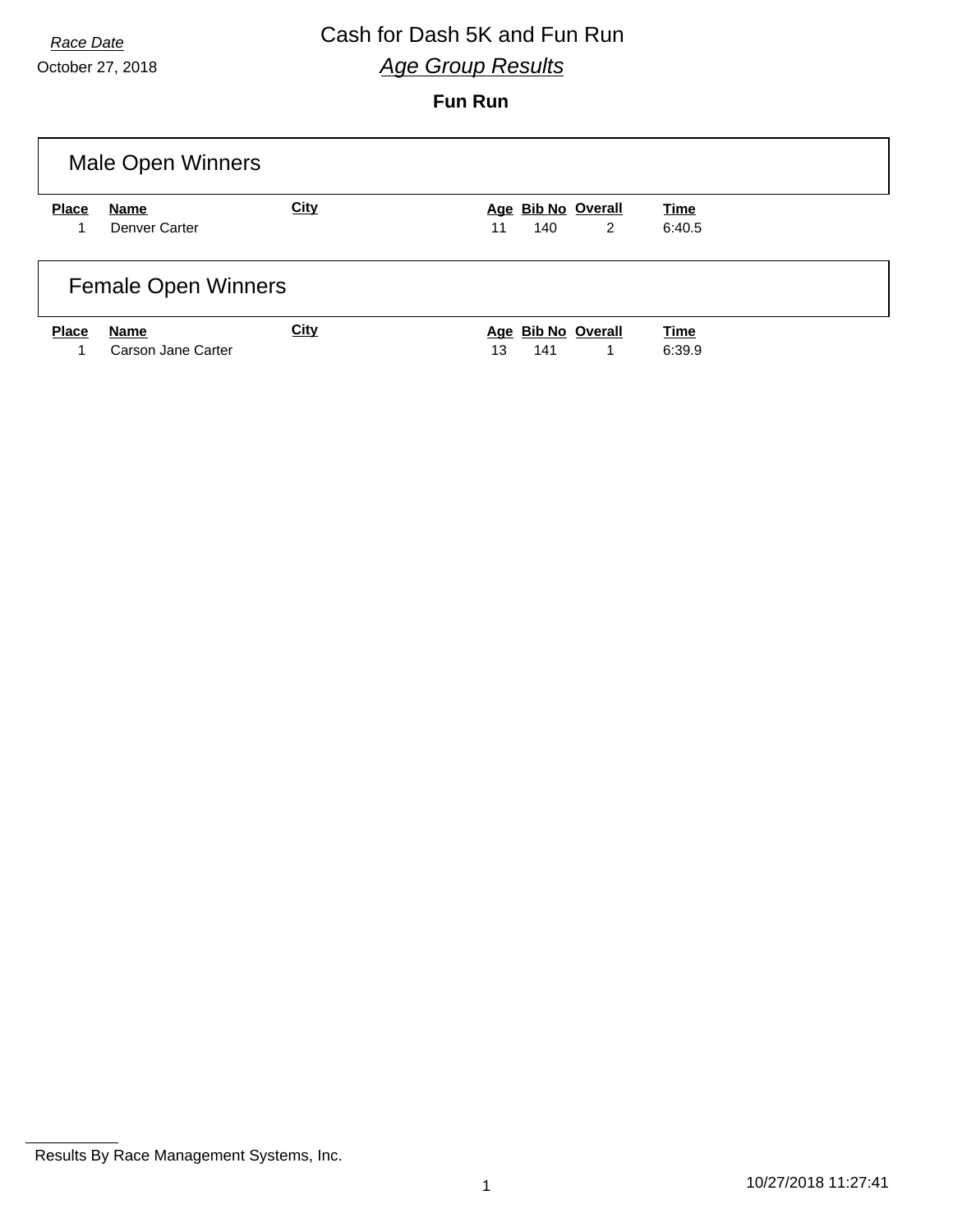# *Race Date* Cash for Dash 5K and Fun Run *Age Group Results*

October 27, 2018

#### **Fun Run**

| Male 5 and Under                       |             |                |                    |                    |             |  |  |  |  |  |
|----------------------------------------|-------------|----------------|--------------------|--------------------|-------------|--|--|--|--|--|
| <b>Place</b><br><b>Name</b>            | City        |                |                    | Age Bib No Overall | <b>Time</b> |  |  |  |  |  |
| $1 *$<br>Evan Thomas                   |             | 5              | 9                  | 10                 | 10:35.9     |  |  |  |  |  |
| 2<br>Preston Payne                     |             | 5              | 1                  | 19                 | 17:23.3     |  |  |  |  |  |
| Male 6 to 7                            |             |                |                    |                    |             |  |  |  |  |  |
| <b>Place</b><br><b>Name</b>            | City        |                |                    | Age Bib No Overall | Time        |  |  |  |  |  |
| <b>Colton Wester</b><br>$1*$           |             | $\overline{7}$ | 16                 | $\overline{7}$     | 8:31.2      |  |  |  |  |  |
| $\overline{2}$<br><b>Emmett Thomas</b> |             | 6              | 6                  | 15                 | 12:59.0     |  |  |  |  |  |
| Female 6 to 7                          |             |                |                    |                    |             |  |  |  |  |  |
| <b>Place</b><br>Name                   | <b>City</b> |                |                    | Age Bib No Overall | <b>Time</b> |  |  |  |  |  |
| 1 * Kate Sullivan                      |             | 6              | 3                  | 8                  | 10:07.7     |  |  |  |  |  |
| 2<br>Lily Bell Layton                  |             | 7              | 7                  | 9                  | 10:09.3     |  |  |  |  |  |
| 3<br>Mabrey Brown                      |             | 6              | 13                 | 12                 | 11:12.0     |  |  |  |  |  |
| Male 8 to 9                            |             |                |                    |                    |             |  |  |  |  |  |
| <b>Place</b><br><b>Name</b>            | City        |                |                    | Age Bib No Overall | Time        |  |  |  |  |  |
| $1*$<br>Thomas Jones                   |             | 9              | 17                 | 3                  | 7:30.7      |  |  |  |  |  |
| Parker Payne<br>2                      |             | 8              | $\overline{c}$     | 4                  | 7:33.9      |  |  |  |  |  |
| 3<br><b>Walker Sullivan</b>            |             | 9              | 4                  | 5                  | 7:39.0      |  |  |  |  |  |
| Female 8 to 9                          |             |                |                    |                    |             |  |  |  |  |  |
| <b>Place</b><br><b>Name</b>            | <b>City</b> |                | Age Bib No Overall |                    | <b>Time</b> |  |  |  |  |  |
| * Lizzy Speights<br>1                  |             | 9              | 108                | 13                 | 12:17.7     |  |  |  |  |  |
| 2<br>Aubree Thomas                     |             | 8              | 8                  | 18                 | 13:10.6     |  |  |  |  |  |
| Female 10 to 11                        |             |                |                    |                    |             |  |  |  |  |  |
| <b>Name</b><br><b>Place</b>            | City        |                |                    | Age Bib No Overall | <b>Time</b> |  |  |  |  |  |
| $1 *$<br><b>Charlotte Oates</b>        |             | 10             | 15                 | 6                  | 8:29.8      |  |  |  |  |  |
| Rylee Brown<br>2                       |             | 10             | 12                 | 11                 | 10:48.9     |  |  |  |  |  |
| 3<br>Madilynne McDonnieal              |             | 10             | $10$               | 16                 | 13:00.7     |  |  |  |  |  |
| 4<br>Addyson Brown                     |             | 10             | 11                 | 17                 | 13:02.0     |  |  |  |  |  |
| 5<br><b>Lilly Payne</b>                |             | 10             | $18$               | $20\,$             | 17:59.6     |  |  |  |  |  |

Results By Race Management Systems, Inc.